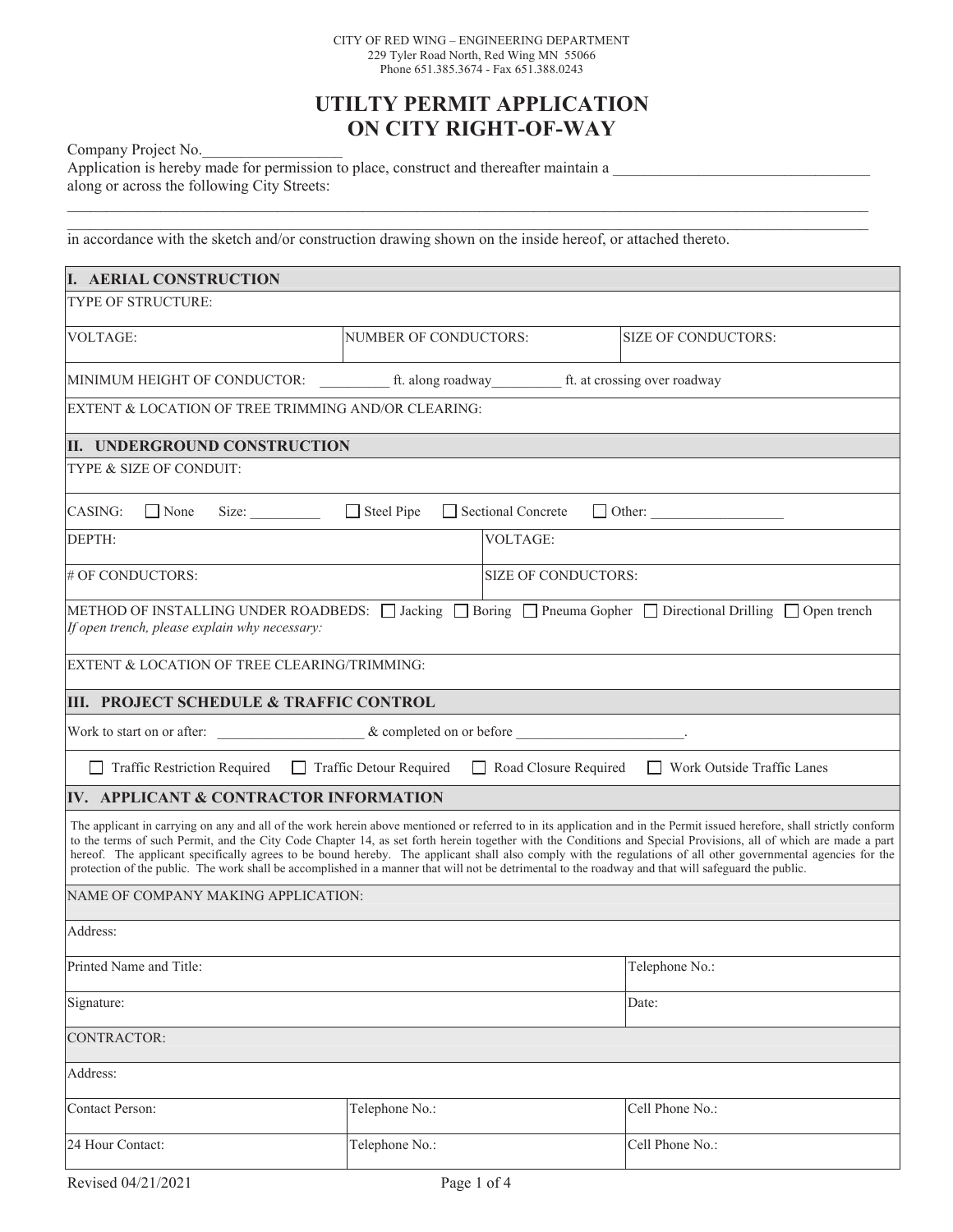#### **Conditions set by the Red Wing City Council for Utilities on City Right of Ways as Regulated by City Code Chapter 14**

#### **DEFINITIONS**

All definitions are as defined in City Code, Chapter 14, Sect. 14.03.

#### **GENERAL**

I. Except as otherwise permitted, utility construction and relocation on City roadway right of way shall not be commenced until the Right of Way User is registered with the City and an application for a Permit has been made and such Permit granted. The Permit sketch shall show the location of the proposed utility with reference to City roadway center line. A copy of the sketch shall be provided for each copy of such Permit.

II. Burning or disking operations and/or the use of chemicals to control or kill trees, brush, and other vegetation is prohibited without prior approval from the City Engineer.

III. All waterways and lines of drainage shall remain operative.

IV. Wherever topsoil and sod are disturbed they shall be replaced and maintained satisfactorily until the turf is established.

V. The utility facility and installation shall not interfere with any existing utility facilities on the City roadway right of way.

VI. When necessary, barricades, warning devices and flagmen shall be provided by the Right of Way User during all phases of their construction and maintenance operations on City roadway right of way in accordance with the most current City and MnDOT traffic regulations and traffic control guidelines.

VII. At the time of construction of the utility and at the times of subsequent maintenance, prior approval shall be obtained from the City Engineer for the cutting and trimming of trees within the City roadway right of way. Wherever trees are cut the resulting stumps shall be removed unless otherwise provided in the Special Provisions of the Permit. Any holes caused by stump removal shall be backfilled, the area leveled and all materials associated therewith disposed of outside the City roadway right of way. The Right of Way User shall advise the City Engineer at least 48 hours in advance of its intent to start clearing and grubbing operations so that proper supervision can be provided.

VIII. The Right of Way User shall notify the City Engineer of its intent to perform service and maintenance operations which will interfere with the flow of traffic on City streets, and shall obtain his/her approval prior to performing such operations. However, the Right of Way User may perform service and maintenance operations on City streets including opening and disturbing the surface of the right of way without prior approval in those instances where an emergency exists that is dangerous to the life or safety of the public and which requires immediate repair as set forth in the City Code, Chapter 14, Sec. 14.20. The Right of Way User shall take all necessary and reasonable safety measures to protect the traveling public and shall notify the City Engineer at the earliest possible moment.

IX. If at any time the City of Red Wing shall deem it necessary to make any improvement on all or any part of the right of way of the City roadway which affects a utility located on City right of way, then the City shall provide notice in accordance with City Code, Chapter 14, Sec. 14.24, Subd. 5.

The utility owner's responsibilities for relocation are also set forth in the City Code, Chapter 14.

X. By accepting a permit, a permittee aggress to defend and indemnify the City in accordance with the provisions of Minnesota Rule 7819.1250.

XI. The City Council may require the Utility, or its contractor, to furnish a construction performance bond as defined in City Code, Chapter 14, Sec. 14.03, for any expenses incurred by the City in the repairing of damages to any portion of the City roadway right of way caused by work performed under the permit, including expenses for any out of the ordinary engineering supervision and inspection provided by the City. In those instances wherein a construction performance bond is required, the amount of the bond shall be specified in the Special Provisions of the Permit.

XII. The Permit as issued does not in any way imply an easement on private property. It is the permittee's sole responsibility to insure that no work is performed on private property without the proper easements and/or agreements.

XIII. The installations shall be made in conformity with all applicable laws, regulations and codes covering said installations. All installations shall be made in conformity with regulations of governmental agencies for the protection of the public.

XIV. Upon completion of an installation, the Utility shall restore the City roadway right of way to its original condition as set forth in the City Code, Chapter 14, Sec. 14.13. The Utility shall then notify the City's Engineering Department of the completion of the work so that inspection can be made to determine its acceptability as set forth in the City Code, Chapter 14, Sec. 14.19.

XV. Within ninety (90) days following completion of any work pursuant to a permit, the permittee shall provide the City's Engineering Department accurate maps and drawings certifying the "as-built" location of all facilities installed, owned and maintained by the permittee. Such maps and drawings shall include the horizontal and vertical location of all facilities and shall be provided consistent with the City's electronic mapping system, when practical or as a condition imposed by the Engineering Department. Failure to provide maps and drawings pursuant to this subsection shall be grounds for revoking the permit holder's registration.

#### **AERIAL**

I. There shall be only a single pole line on the City roadway right of way on either side of the center line thereof.

II. Longitudinal installations on City roadways shall normally be located on the right of way line. At crossings of the City roadway, poles shall be placed on right of way lines.

III. The location of all brace poles, anchors and anchor poles within the limits of the City right of way shall be approved by the City Engineer.

IV. In those instances in which a Right of Way User is issued a Permit or Permits for construction on both sides of the City roadway right of way in a given area, such Permit is conditioned upon the Right of Way User subsequently providing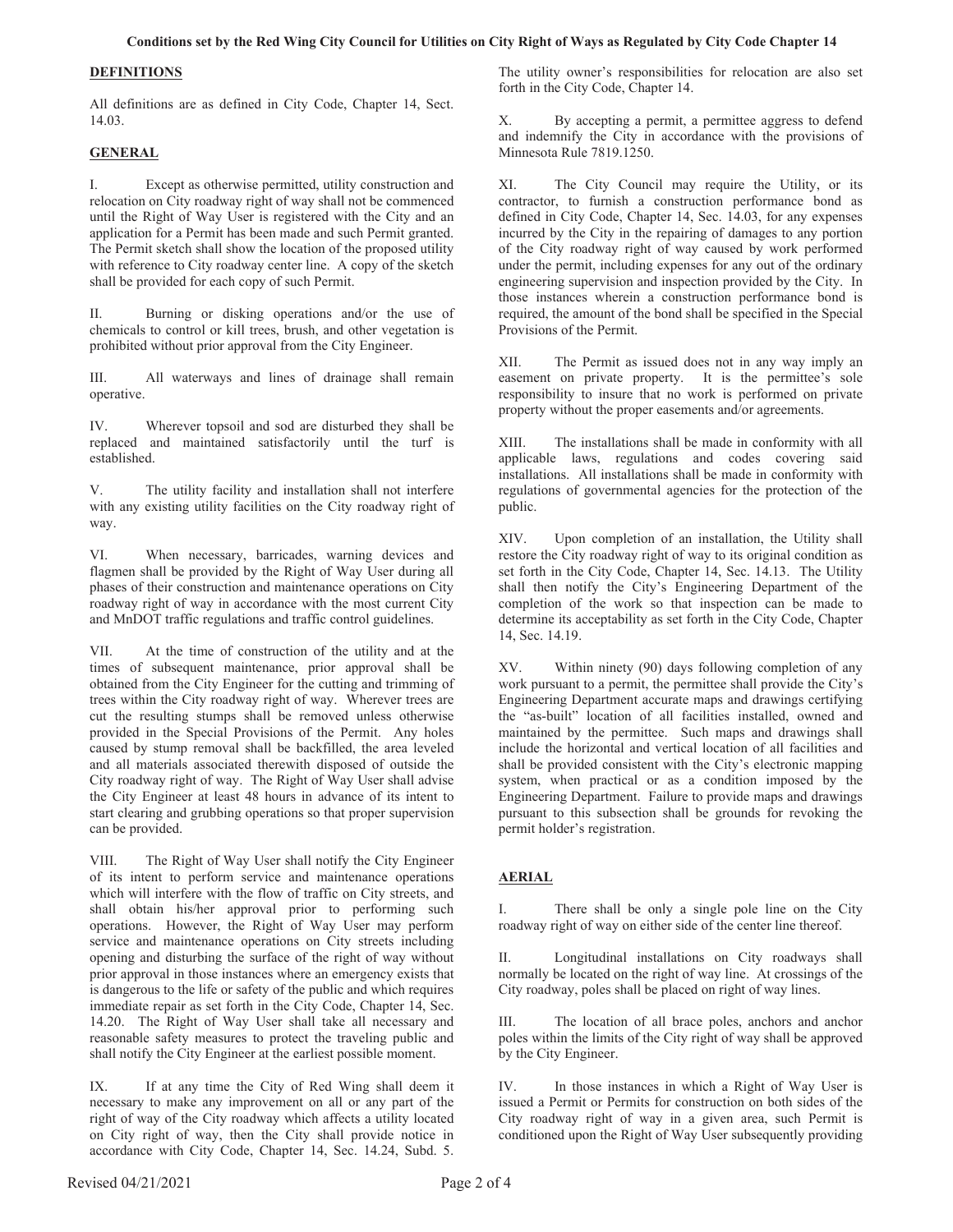joint use to other Right of Way Users upon reasonable terms mutually agreeable to the Right of Way Users.

#### **UNDERGROUND**

I. All crossings of the roadbeds of the City roadways shall be made by boring inside a casing or carrier pipe, or by jacking, unless this procedure is modified in the Special Provisions of the Permit. The auger shall not lead the casing or carrier pipe by more than one inch. Open trenching shall be restricted to the area from 5 feet beyond the surfaced roadway to the right of way line except as modified in the Special Provisions of the Permit.

II. When pipes with bells or flanges are installed, the crossings of the roadbeds of the City roadway shall be made by boring inside a conduit as provided in paragraph I of this section or jacking a conduit of sufficient diameter to permit threading the carrier pipe through it.

III. All voids caused by jacking or boring shall be filled by pressure grouting. The grout material shall consist of a sandcement slurry of at least two sacks of cement per cubic yard and a minimum of water to assure satisfactory placement.

IV. The underground utilities shall be so installed as virtually to preclude any necessity for disturbing the roadbeds to perform maintenance operations.

V. Underground installations shall be accomplished without damaging or destroying the principle root structure of specimen trees.

VI. All future locating ("Gopher State One Call" system) of underground facilities installed under this Permit shall be the responsibility of the utility owner. The City will not be responsible for locating and mapping facilities not owned by the City of Red Wing.

#### **LOCATION SKETCH, OR ATTACH PROPOSED CONSTRUCTION DRAWING**

Show location of proposed facility in relation to the center line of the City roadway and other pertinent features such as right of way line, curb line, sidewalk line, edge of surfacing, etc., as set forth in City Code, Chapter 14.